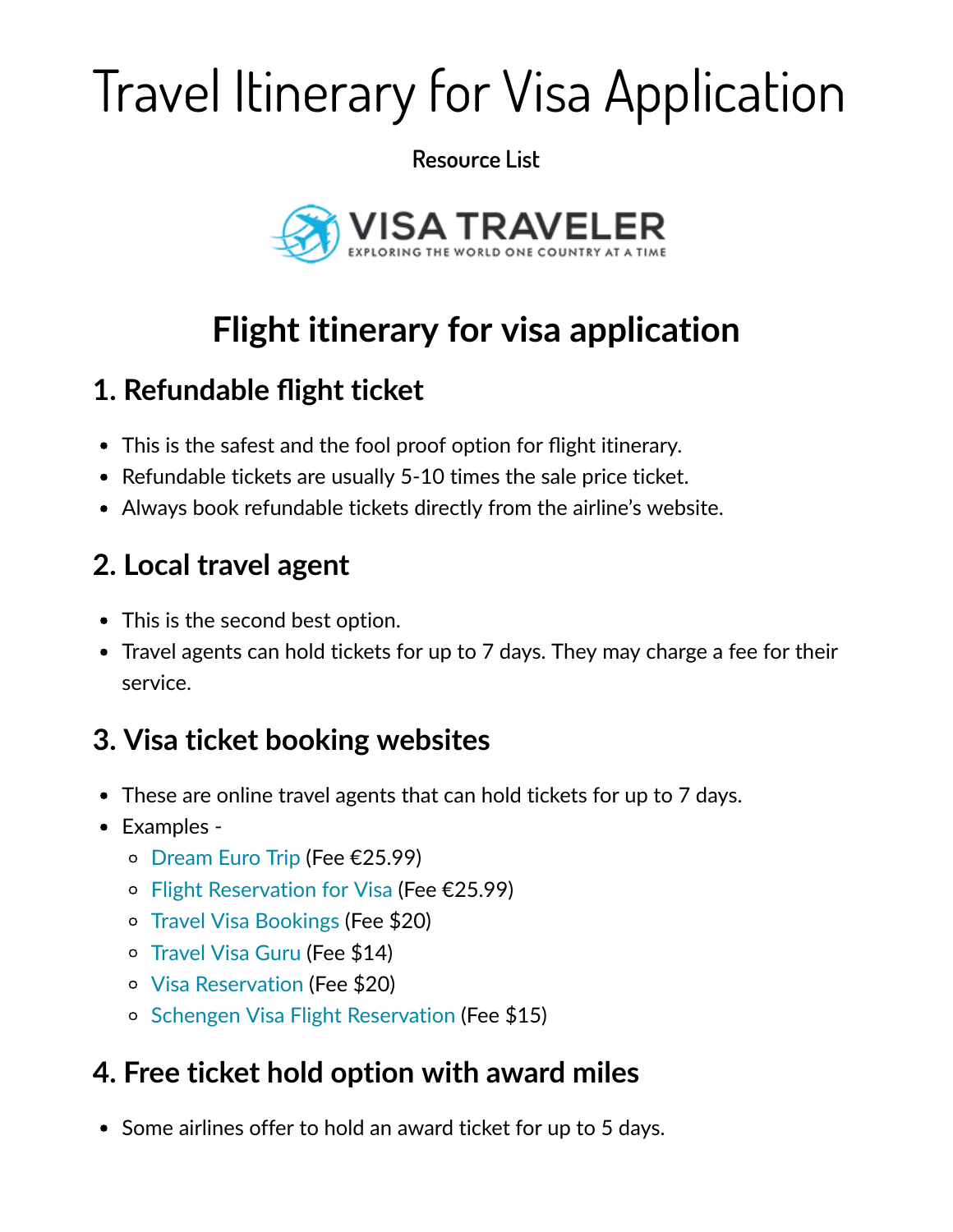- You must be signed up for the airline's frequent flyer account and have a few thousand miles.
- Examples -
	- [American Airlines](https://www.aa.com/) (Hold up to 5 days using AAdvantage miles)

# **5. Free ticket hold option by airlines**

- Some airlines offer the option to hold a reservation for up to 48 hours.
- Examples -
	- [Copa Airlines](https://www.copaair.com/en/web/us/faq-reservations) (Free 48 hour hold option)
	- [American Airlines](https://www.aa.com/i18n/plan-travel/extras/hold-your-reservation.jsp) (Free 24 hour hold option)
	- [United Airlines](https://www.united.com/ual/en/us/) (Free 24 hour hold option if pay in-person)
	- [Turkish Airlines](https://p.turkishairlines.com/) (Free 24 hour or more hold option)

# **6. Free ticket hold option by flight booking websites**

- Some online flight ticket booking websites offer the option to hold reservations for up to 3 days
- Examples -
	- [Yatra.com](https://www.yatra.com/online/hold-flights-for-free-faqs.html) (Free 3 day hold option)
	- [Agent.ru](https://www.agent.ru/) (Depends on the airline)

# **7. Paid ticket hold option by airlines**

- Some airlines offer the option to hold reservations for a small fee.
- Examples -
	- [United Airline's Farelock](https://www.united.com/CMS/en-US/products/travelproducts/Pages/FareLock.aspx) (3 day hold for \$6.99 and 7 day hold for \$8.99)
	- [Aeroflot's Deferred Payment](http://www.aeroflot.ru/xx-en) (2 day hold for \$17.40)

# **8. Email price quote/itinerary by airlines**

- Some airlines provide an option to email a price quote or itinerary.
- This is not a reservation hold, but it does work for some visa applications such as UK.
- Examples -
	- [British Airways](https://www.britishairways.com/) Email Price Quote
	- [Qatar Airways](https://www.qatarairways.com/) Email Price Quote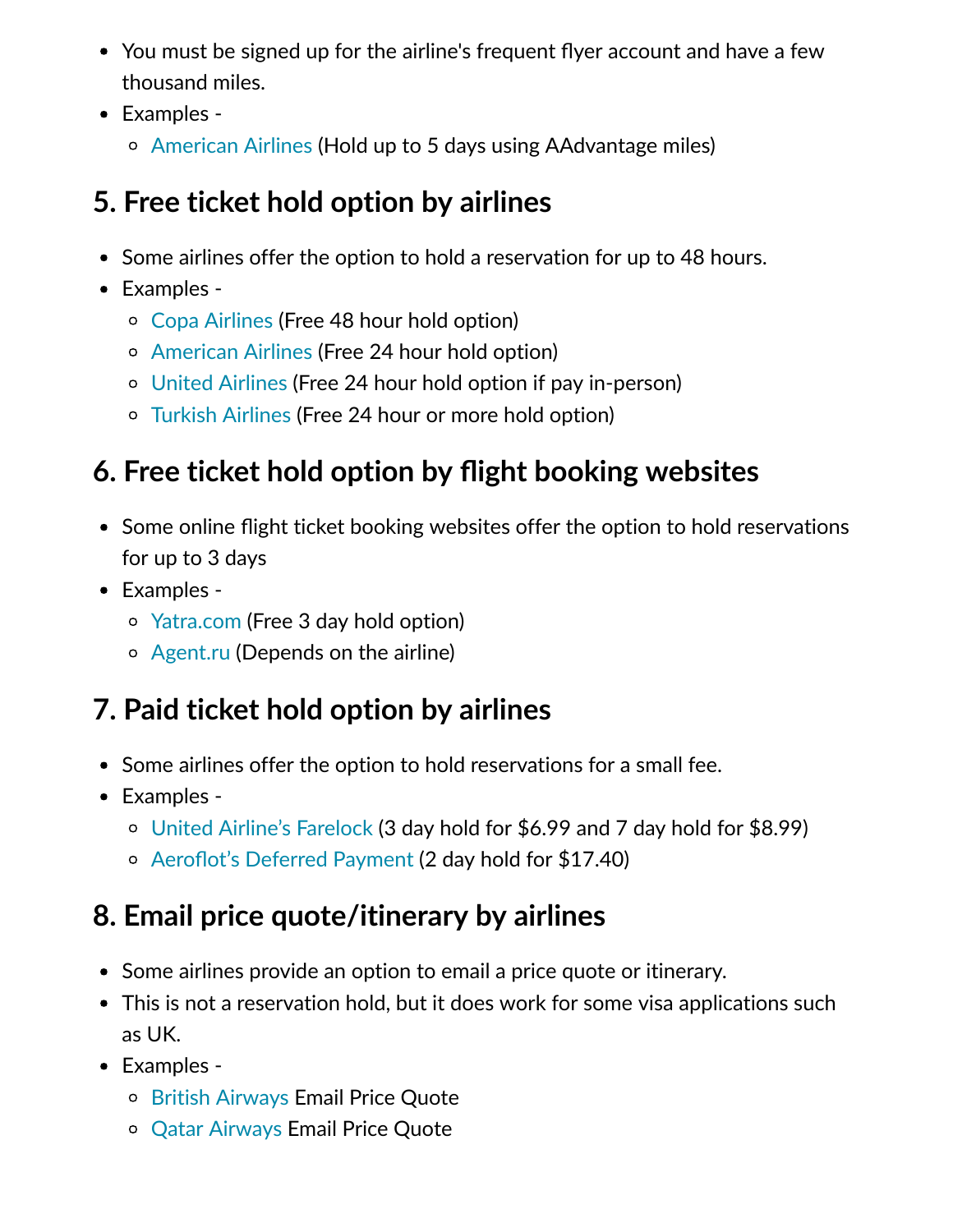#### **9. 24 hour ticket cancelation option by United, Expedia, etc**

- Some airlines and online flight booking websites have a 24 hour ticket cancellation policy.
- Examples -
	- [United Airlines](https://www.united.com/web/en-us/content/reservations/refunds/24-hour-booking-policy.aspx) (24 hour flexible booking policy)
	- [Expedia](https://www.visatraveler.com/out/expedia)  (24 hour cancellation policy)
	- o [Priceline](https://www.priceline.com/home/) (24 hour cancellation policy)
	- [Orbitz](https://www.orbitz.com/) (24 hour cancellation policy)
	- o [Travelocity](https://www.travelocity.com/) (24 hour cancellation policy)

#### **10. Onward ticket booking websites**

- These are onward ticket booking websites that promise a booked flight ticket valid for up to 48 hours.
- Examples -
	- [Flyonward](https://flyonward.com/en/) (24 hours valid ticket for \$9.99) (As of August 2017, they seem to be shutdown)
	- [OnwardFlights](http://www.onwardflights.com/) (24 hours valid ticket for \$7)
	- [BestOnwardticket](https://bestonwardticket.com/) (48 hours valid ticket for \$12)
	- o [ReturnFlights](http://www.returnflights.net/) (Free service, downloadable photoshopped fake tickets)

#### **11. Purchasing non-refundable fight ticket**

• I suggest this option only if you are 100% certain that your visa will be approved.

# **Hotel itinerary for visa application**

#### **12. Refundable or pay at check-in option**

- These options sometime do not even require credit card information.
- Make a note of when the booking needs to be cancelled.